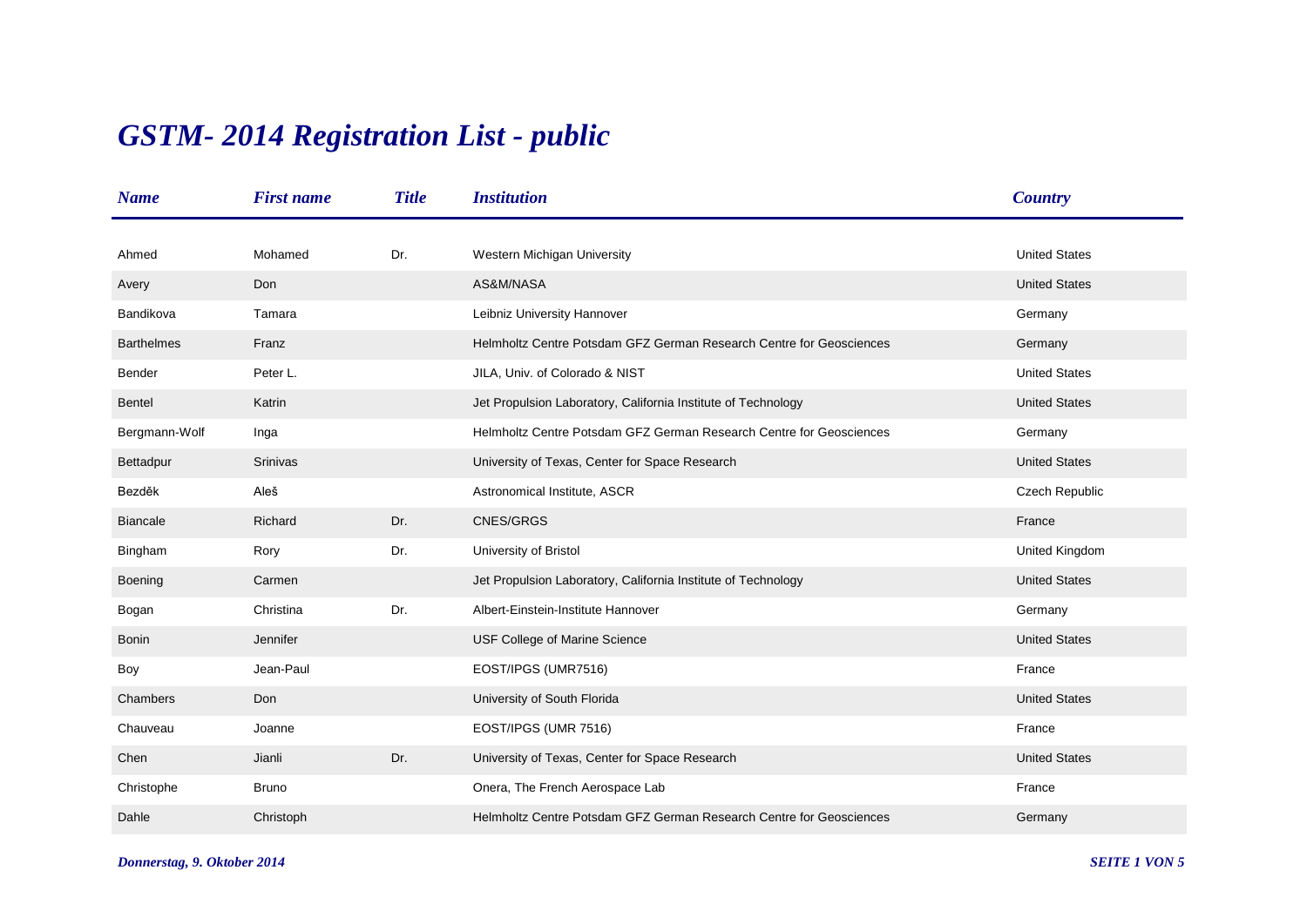| <b>Name</b> | <b>First name</b> | <b>Title</b> | <b>Institution</b>                                                    | <b>Country</b>       |
|-------------|-------------------|--------------|-----------------------------------------------------------------------|----------------------|
|             |                   |              |                                                                       |                      |
| Danzmann    | Karsten           | Prof. Dr.    | <b>AEI Hannover</b>                                                   | Germany              |
| Daras       | <b>Ilias</b>      | Mr.          | IAPG - Technische Universität München                                 | Germany              |
| Dill        | Robert            | Dr           | Helmholtz Centre Potsdam - GFZ German Research Centre for Geosciences | Germany              |
| Ditmar      | Pavel             | Dr.          | <b>TU Delft</b>                                                       | <b>Netherlands</b>   |
| Dobslaw     | Henryk            |              | Helmholtz Centre Potsdam GFZ German Research Centre for Geosciences   | Germany              |
| Eicker      | Annette           |              | University of Bonn                                                    | Germany              |
| Ellmer      | Matthias          | Dipl.-Ing.   | TU Graz                                                               | Austria              |
| Esselborn   | Saskia            |              | Helmholtz Centre Potsdam GFZ German Research Centre for Geosciences   | Germany              |
| Fagiolini   | Elisa             |              | Helmholtz Centre Potsdam GFZ German Research Centre for Geosciences   | Germany              |
| Fenoglio    | Luciana           | Dr.          | Technische Universität Darmstadt                                      | Germany              |
| Flechtner   | Frank             | Prof. Dr.    | Helmholtz Centre Potsdam GFZ German Research Centre for Geosciences   | Germany              |
| Flury       | Jakob             |              | Leibniz Universität Hannover                                          | Germany              |
| Foulon      | Bernard           | Dr.          | Onera                                                                 | France               |
| Fukumori    | Ichiro            |              | Jet Propulsion Laboratory                                             | <b>United States</b> |
| Gross       | Richard           |              | Jet Propulsion Laboratory                                             | <b>United States</b> |
| Gruber      | Christian         | Dr.          | Helmholtz Centre Potsdam GFZ German Research Centre for Geosciences   | Germany              |
| Gruber      | Thomas            |              | Technische Universität München IAPG                                   | Germany              |
| Grunwaldt   | Ludwig            |              | Helmholtz Centre Potsdam GFZ German Research Centre for Geosciences   | Germany              |
| Güntner     | Andreas           | Dr.          | Helmholtz Centre Potsdam GFZ German Research Centre for Geosciences   | Germany              |
| Haagmans    | Roger             |              | European Space Agency                                                 | <b>Netherlands</b>   |
| Horvath     | Alexander         |              | Technische Universität München                                        | Germany              |
| Horwath     | Martin            |              | <b>TU Dresden</b>                                                     | Germany              |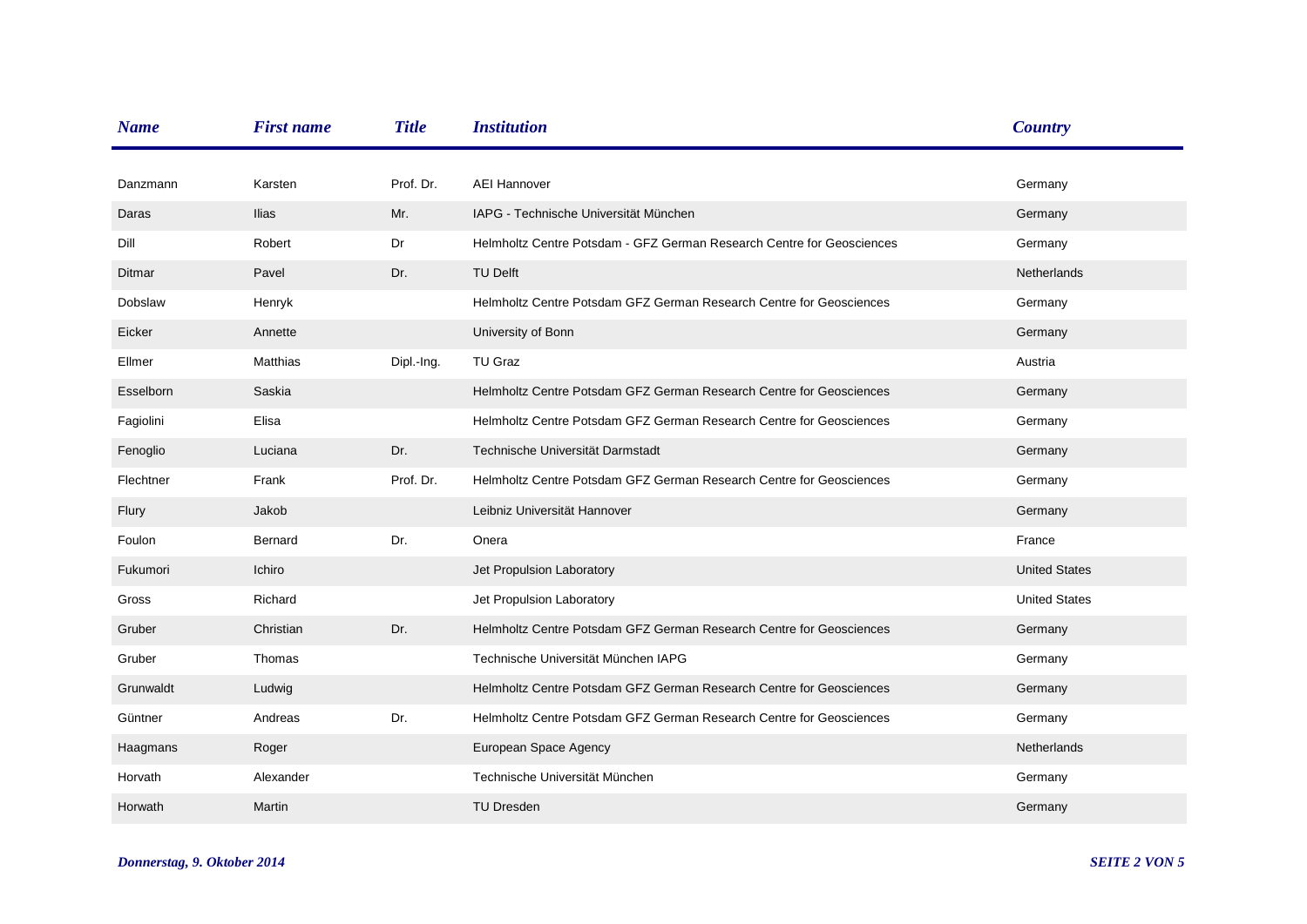| <b>Name</b>  | <b>First name</b> | <b>Title</b> | <b>Institution</b>                                                                    | <b>Country</b>       |
|--------------|-------------------|--------------|---------------------------------------------------------------------------------------|----------------------|
| Huang        | Jianliang         | Dr.          | Natural Resources Canada                                                              | Canada               |
| <b>Ivins</b> | Erik              | Dr.          | Jet Propulsion Laboratory, California Institute of Technology                         | <b>United States</b> |
| Jäggi        | Adrian            | Prof.        | Astronomical Institute of the University of Bern                                      | Switzerland          |
| Johnson      | Tom               | Dr.          | <b>NASA HQ</b>                                                                        | <b>United States</b> |
| Kaban        | Mikhail           | Dr.          | Helmholtz Centre Potsdam GFZ German Research Centre for Geosciences                   | Germany              |
| Kawazoe      | Fumiko            | Dr.          | <b>AEI Hannover</b>                                                                   | Germany              |
| Klees        | Roland            | Prof. Dr.-In | Delft University of Technology                                                        | Netherlands          |
| Klinger      | <b>Beate</b>      |              | Graz University of Technology, Institute of Theoretical Geodesy and Satellite Geodesy | Austria              |
| Knudsen      | Per               | Professor    | DTU Space                                                                             | Denmark              |
| Kruizinga    | Gerhard           |              | Jet Propulsion Laboratory                                                             | <b>United States</b> |
| Kusche       | Juergen           |              | University of Bonn                                                                    | Germany              |
| Kwon         | Sarah             |              | University of South Florida, College of Marine Science                                | <b>United States</b> |
| Landerer     | Felix             |              | Jet Propulsion Laboratory, California Institute of Technology                         | <b>United States</b> |
| Lau          | Yun Kau           | Dr.          | Institute of Applied Mathematics, Chinese Academy of Sciences, Beijing, China         | China                |
| Lemoine      | Jean-Michel       | Mr           | CNES/GRGS                                                                             | France               |
| Loomis       | <b>Bryant</b>     |              | SGT Inc., NASA Goddard Space Flight Center                                            | <b>United States</b> |
| Luthcke      | Scott             |              | NASA Goddard Space Flight Center                                                      | <b>United States</b> |
| Makowski     | Jessica           |              | University of South Florida                                                           | <b>United States</b> |
| Massotti     | Luca              | Dr.          | European Space Agency                                                                 | Netherlands          |
| Mayer-Gürr   | Torsten           |              | Institute of Theoretical Geodesy and Satellite Geodesy,<br>TU Graz                    | Austria              |
| Meyer        | Ulrich            | Dr.          | Astronomical Institute, University of Bern                                            | Switzerland          |
| Mueller      | Vitali            |              | Albert-Einstein-Institute, Hannover                                                   | Germany              |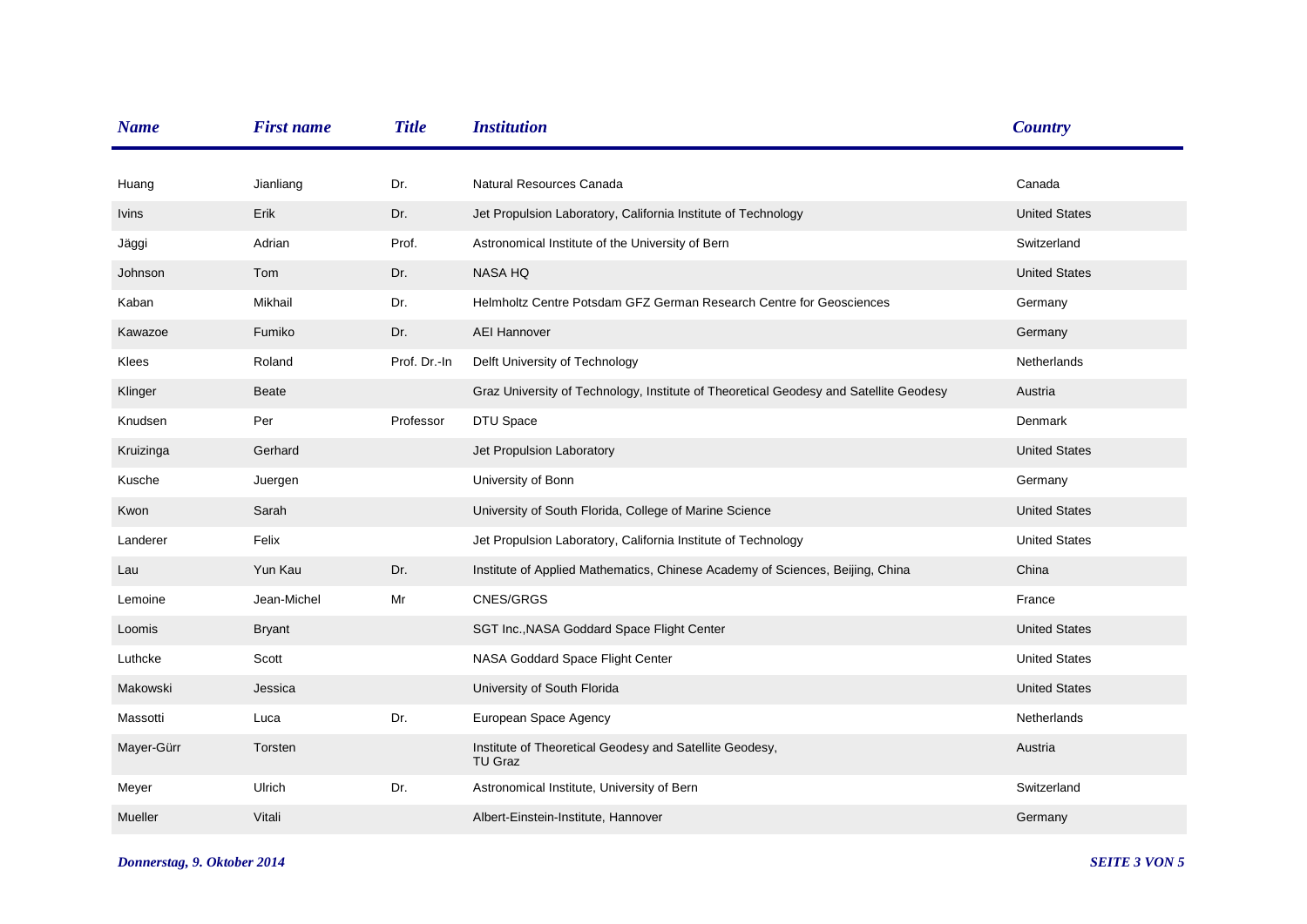| <b>Name</b> | <b>First name</b> | <b>Title</b> | <b>Institution</b>                                                   | <b>Country</b>       |
|-------------|-------------------|--------------|----------------------------------------------------------------------|----------------------|
|             |                   | Prof.        | Leibniz Universität Hannover                                         |                      |
| Müller      | Jürgen            |              |                                                                      | Germany              |
| Nagel       | Peter             |              | University of Texas, Center for Space Research                       | <b>United States</b> |
| Nastula     | Jolanta           | Prof.        | Space Research Center PAS                                            | Poland               |
| Nerem       | Robert            | Prof.        | University of Colorado                                               | <b>United States</b> |
| Pail        | Roland            |              | TU München, Institute of Astronomical and Physical Geodesy           | Germany              |
| Panet       | Isabelle          | Dr.          | <b>IGM LAREG</b>                                                     | France               |
| Petrovic    | Svetozar          |              | Helmholtz Centre Potsdam, GFZ German Research Centre For Geosciences | Germany              |
| Ponte       | Rui               |              | Atmospheric and Environmental Research                               | <b>United States</b> |
| Ran         | Jiangjun          | Dr.          | TU Delft                                                             | Netherlands          |
| Ray         | Richard           |              | NASA Goddard Space Flight Center                                     | <b>United States</b> |
| Rodell      | Matthew           | Dr.          | NASA Goddard Space Flight Center                                     | <b>United States</b> |
| Sasgen      | Ingo              | Dr.          | Helmholtz Centre Potsdam GFZ German Research Centre for Geosciences  | Germany              |
| Save        | Himanshu          |              | University of Texas, Center for Space Research                       | <b>United States</b> |
| Saynisch    | Jan               |              | Helmholtz Centre Potsdam GFZ German Research Centre for Geosciences  | Germany              |
| Schroeter   | Jens              |              | Alfred Wegener Institute Bremerhaven                                 | Germany              |
| Siemes      | Christian         |              | RHEA for ESA - European Space Agency                                 | Netherlands          |
| Sosnica     | Krzysztof         | Dr.          | Astronomical Institute, University of Bern                           | Switzerland          |
| Srinivasan  | Margaret          |              | NASA Jet Propulsion Laboratory                                       | <b>United States</b> |
| Steffen     | Holger            | Dr.          | Lantmäteriet                                                         | Sweden               |
| Sultan      | Mohamed           | Dr.          | Western Michigan University                                          | <b>United States</b> |
| Sun         | Yu                |              | Delft University of Technology                                       | Netherlands          |
| Tapley      | <b>Byron</b>      | Prof         | University of Texas, Center for Space Research                       | <b>United States</b> |